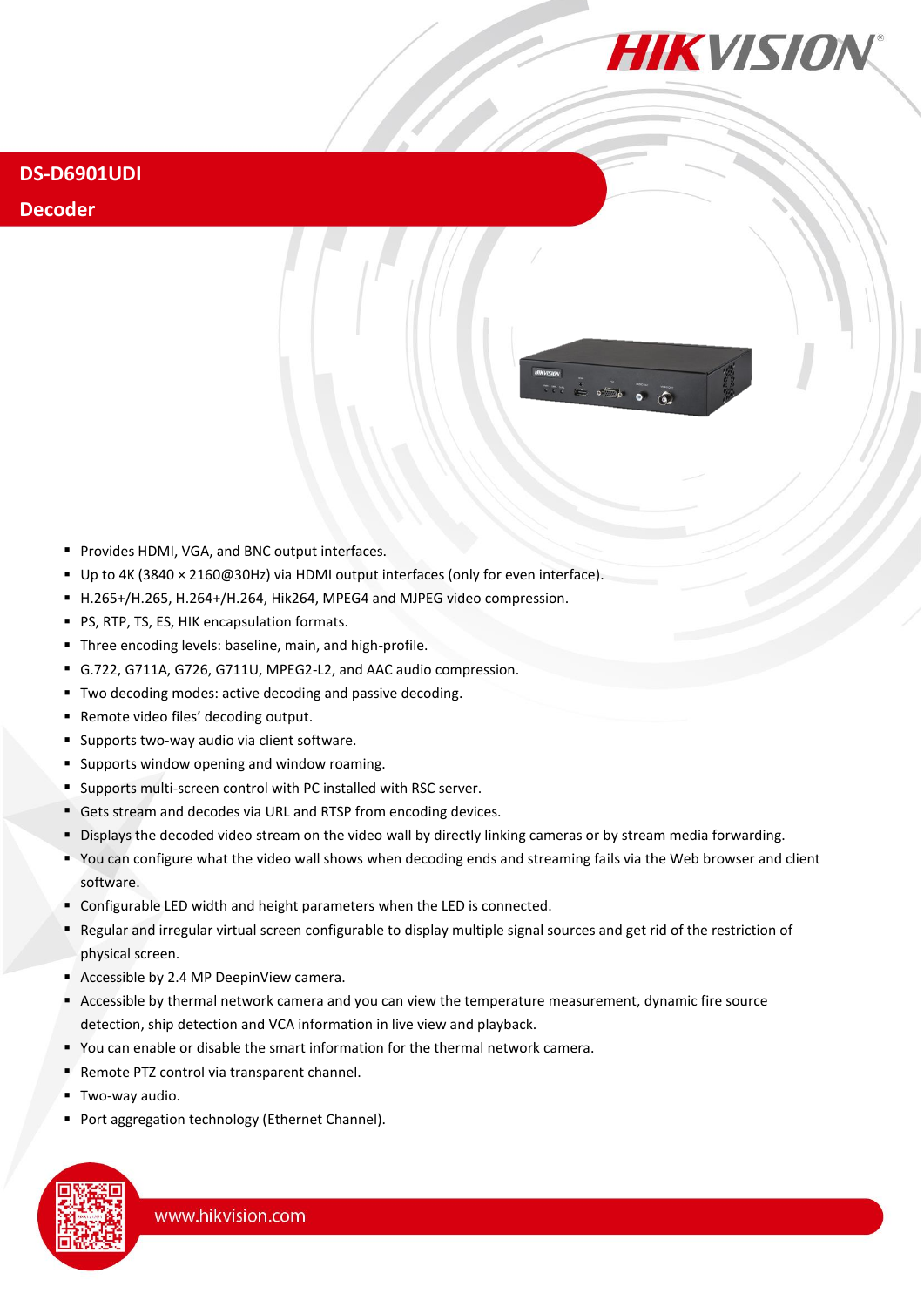

## **Specification**

| <b>Model</b>    |                                        | <b>DS-D6901UDI</b>                                                                                                                                                                                                                                                                                                                                                               |  |  |
|-----------------|----------------------------------------|----------------------------------------------------------------------------------------------------------------------------------------------------------------------------------------------------------------------------------------------------------------------------------------------------------------------------------------------------------------------------------|--|--|
| Input/Output    | Output                                 | HDMI: 1-ch, VGA: 1-ch, BNC: 1-ch                                                                                                                                                                                                                                                                                                                                                 |  |  |
|                 | Output<br>Resolution                   | HDMI: 4K: 3840 × 2160@30Hz (for odd interface only), 1080p: 1920 × 1080@50/60Hz,<br>WSXGA: 1680×1050/60Hz, UXGA: 1600 × 1200@60Hz (for odd interface only), 720p: 1280 ×<br>720@50Hz/60Hz, SXGA: 1280 × 1024@60Hz, XGA: 1024 × 768@60Hz<br>VGA: 1080p: 1920 × 1080@50/60Hz, WSXGA: 1680 × 1050/60Hz, SXGA: 1280 × 1024@60Hz,<br>720p: 1280 × 720@50Hz/60Hz, XGA: 1024 × 768@60Hz |  |  |
| <b>Decoding</b> | Decoding<br>Resolution                 | Up to 12MP                                                                                                                                                                                                                                                                                                                                                                       |  |  |
|                 | Decoding<br>Channel                    | $16$ -ch                                                                                                                                                                                                                                                                                                                                                                         |  |  |
|                 | Decoding<br>Capability                 | 24MP@30fps: 1-ch, 12MP@20fps: 2-ch, 8MP@30fps: 4-ch, 5MP@30fps: 6-ch, 3MP@30fps:<br>10-ch, 1080p@30fps: 16-ch,                                                                                                                                                                                                                                                                   |  |  |
|                 | Split Screen                           | 1/4/6/8/9/12/16                                                                                                                                                                                                                                                                                                                                                                  |  |  |
| Interface       | <b>Network</b><br>Interface            | 1, 10/100/1000 Mbps self-adaptive Ethernet interface                                                                                                                                                                                                                                                                                                                             |  |  |
|                 | Two-way Audio<br>Out                   | 1-ch, 3.5 mm connector (2.0 Vp-p, 1 K $\Omega$ )                                                                                                                                                                                                                                                                                                                                 |  |  |
|                 | Serial Interface                       | 1 RS-232 (RJ45), 1 RS-485                                                                                                                                                                                                                                                                                                                                                        |  |  |
|                 | Two-way Audio<br>In                    | 1-ch, 3.5 mm connector (2.0 Vp-p, 1 K $\Omega$ )                                                                                                                                                                                                                                                                                                                                 |  |  |
|                 | <b>Audio Output</b>                    | $1$ -ch                                                                                                                                                                                                                                                                                                                                                                          |  |  |
|                 | Alarm In                               | 8-ch                                                                                                                                                                                                                                                                                                                                                                             |  |  |
|                 | Alarm Out                              | 8-ch                                                                                                                                                                                                                                                                                                                                                                             |  |  |
| General         | Power Supply                           | 12 VDC                                                                                                                                                                                                                                                                                                                                                                           |  |  |
|                 | Power<br>Consumption                   | $\leq$ 15 W                                                                                                                                                                                                                                                                                                                                                                      |  |  |
|                 | Dimensions(W<br>$\times$ D $\times$ H) | $220 \times 148 \times 45$ mm (8.66 $\times$ 5.83 $\times$ 1.77 inch)                                                                                                                                                                                                                                                                                                            |  |  |
|                 | Working<br>Temperature                 | -10 °C to +55 °C (14 °F to 131 °F)                                                                                                                                                                                                                                                                                                                                               |  |  |
|                 | Working<br>Humidity                    | 10% to 90%                                                                                                                                                                                                                                                                                                                                                                       |  |  |
|                 | Weight                                 | ≤ 1.2 kg (2.65 lb)                                                                                                                                                                                                                                                                                                                                                               |  |  |

## **Physical Interface**